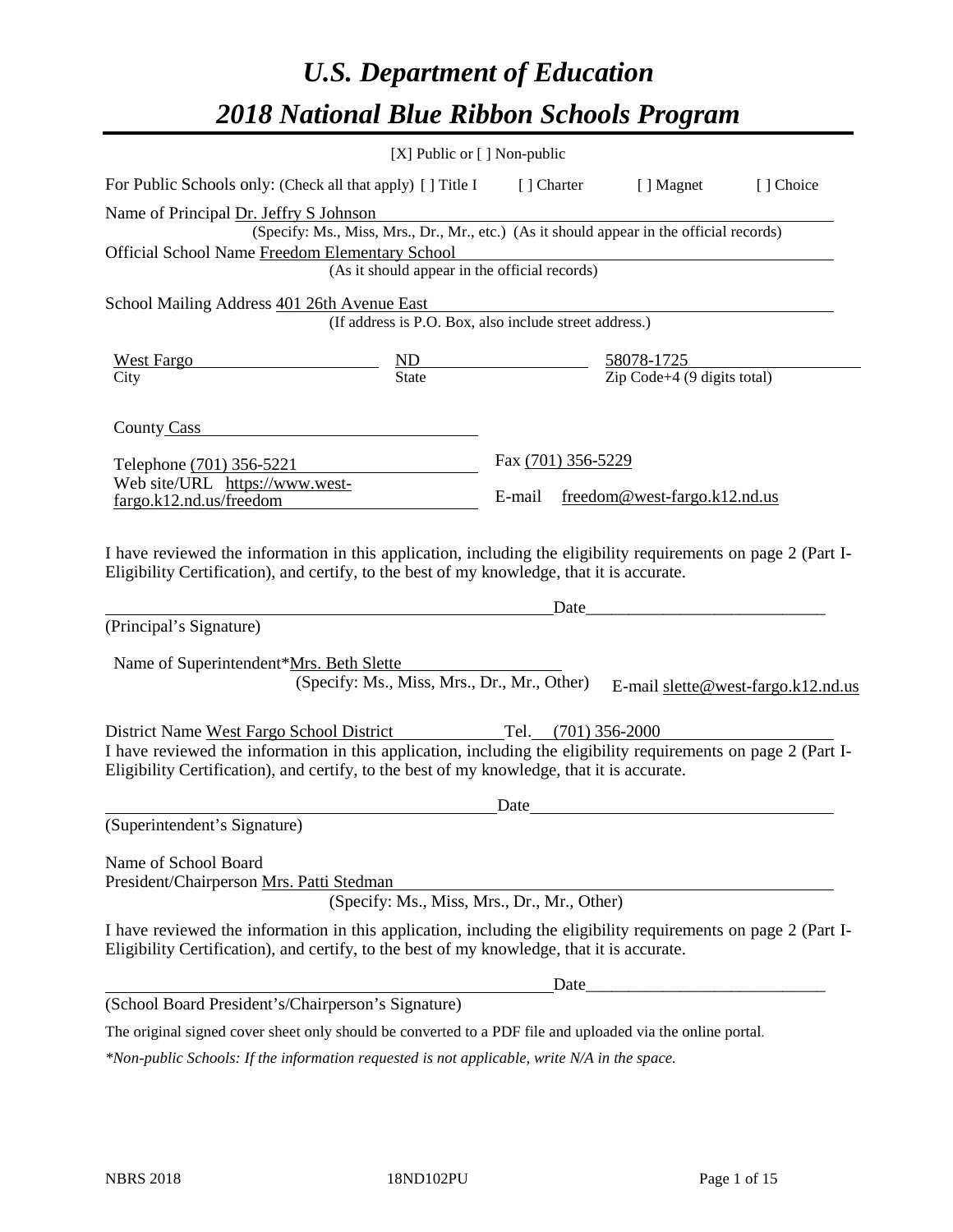The signatures on the first page of this application (cover page) certify that each of the statements below, concerning the school's eligibility and compliance with U.S. Department of Education and National Blue Ribbon Schools requirements, are true and correct.

- 1. The school configuration includes one or more of grades K-12. (Schools on the same campus with one principal, even a K-12 school, must apply as an entire school.)
- 2. All nominated public schools must meet the state's performance targets in reading (or English language arts) and mathematics and other academic indicators (i.e., attendance rate and graduation rate), for the all students group and all subgroups, including having participation rates of at least 95 percent using the most recent accountability results available for nomination.
- 3. To meet final eligibility, all nominated public schools must be certified by states prior to September 2018 in order to meet all eligibility requirements. Any status appeals must be resolved at least two weeks before the awards ceremony for the school to receive the award.
- 4. If the school includes grades 7 or higher, the school must have foreign language as a part of its curriculum.
- 5. The school has been in existence for five full years, that is, from at least September 2012 and each tested grade must have been part of the school for the past three years.
- 6. The nominated school has not received the National Blue Ribbon Schools award in the past five years: 2013, 2014, 2015, 2016, or 2017.
- 7. The nominated school has no history of testing irregularities, nor have charges of irregularities been brought against the school at the time of nomination. The U.S. Department of Education reserves the right to disqualify a school's application and/or rescind a school's award if irregularities are later discovered and proven by the state.
- 8. The nominated school has not been identified by the state as "persistently dangerous" within the last two years.
- 9. The nominated school or district is not refusing Office of Civil Rights (OCR) access to information necessary to investigate a civil rights complaint or to conduct a district-wide compliance review.
- 10. The OCR has not issued a violation letter of findings to the school district concluding that the nominated school or the district as a whole has violated one or more of the civil rights statutes. A violation letter of findings will not be considered outstanding if OCR has accepted a corrective action plan from the district to remedy the violation.
- 11. The U.S. Department of Justice does not have a pending suit alleging that the nominated school or the school district as a whole has violated one or more of the civil rights statutes or the Constitution's equal protection clause.
- 12. There are no findings of violations of the Individuals with Disabilities Education Act in a U.S. Department of Education monitoring report that apply to the school or school district in question; or if there are such findings, the state or district has corrected, or agreed to correct, the findings.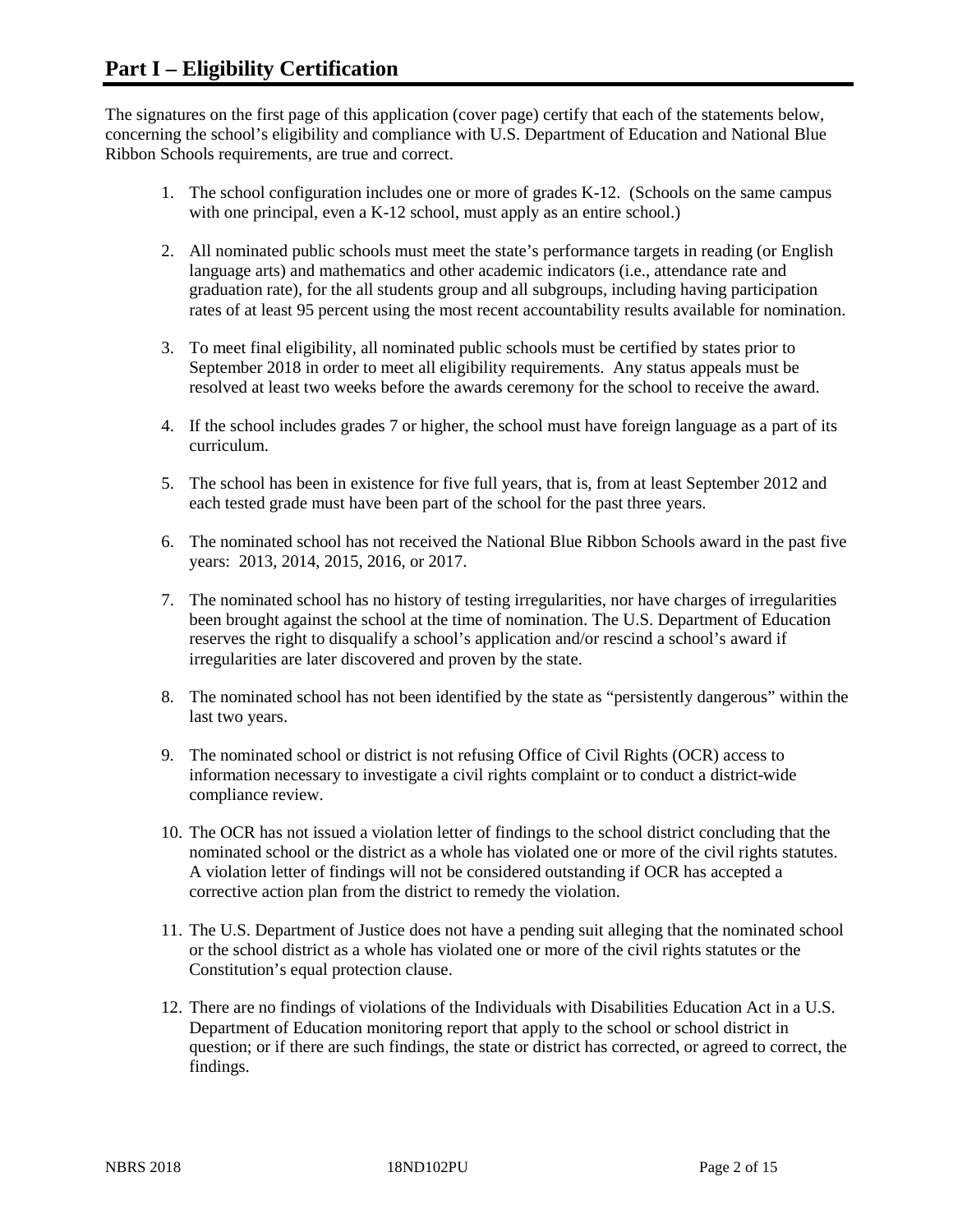# **PART II - DEMOGRAPHIC DATA**

# **Data should be provided for the most recent school year (2017-2018) unless otherwise stated.**

#### **DISTRICT**

1. Number of schools in the district  $14$  Elementary schools (includes K-8) (per district designation): 2 Middle/Junior high schools 3 High schools 0 K-12 schools

19 TOTAL

**SCHOOL** (To be completed by all schools)

2. Category that best describes the area where the school is located:

[] Urban or large central city [X] Suburban [] Rural or small city/town

3. Number of students as of October 1, 2017 enrolled at each grade level or its equivalent in applying school:

| Grade           | # of         | # of Females | <b>Grade Total</b> |
|-----------------|--------------|--------------|--------------------|
|                 | <b>Males</b> |              |                    |
| <b>PreK</b>     | 0            | 0            | 0                  |
| K               | 0            | 0            | 0                  |
| $\mathbf{1}$    | 53           | 39           | 92                 |
| 2               | 49           | 55           | 104                |
| 3               | 50           | 69           | 119                |
| 4               | 40           | 37           | 77                 |
| 5               | 51           | 52           | 103                |
| 6               | 0            | 0            | 0                  |
| 7               | 0            | $\Omega$     | 0                  |
| 8               | 0            | 0            | 0                  |
| 9               | 0            | 0            | 0                  |
| 10              | 0            | 0            | 0                  |
| 11              | 0            | 0            | 0                  |
| 12 or higher    | 0            | $\Omega$     | 0                  |
| <b>Total</b>    | 243          | 252          | 495                |
| <b>Students</b> |              |              |                    |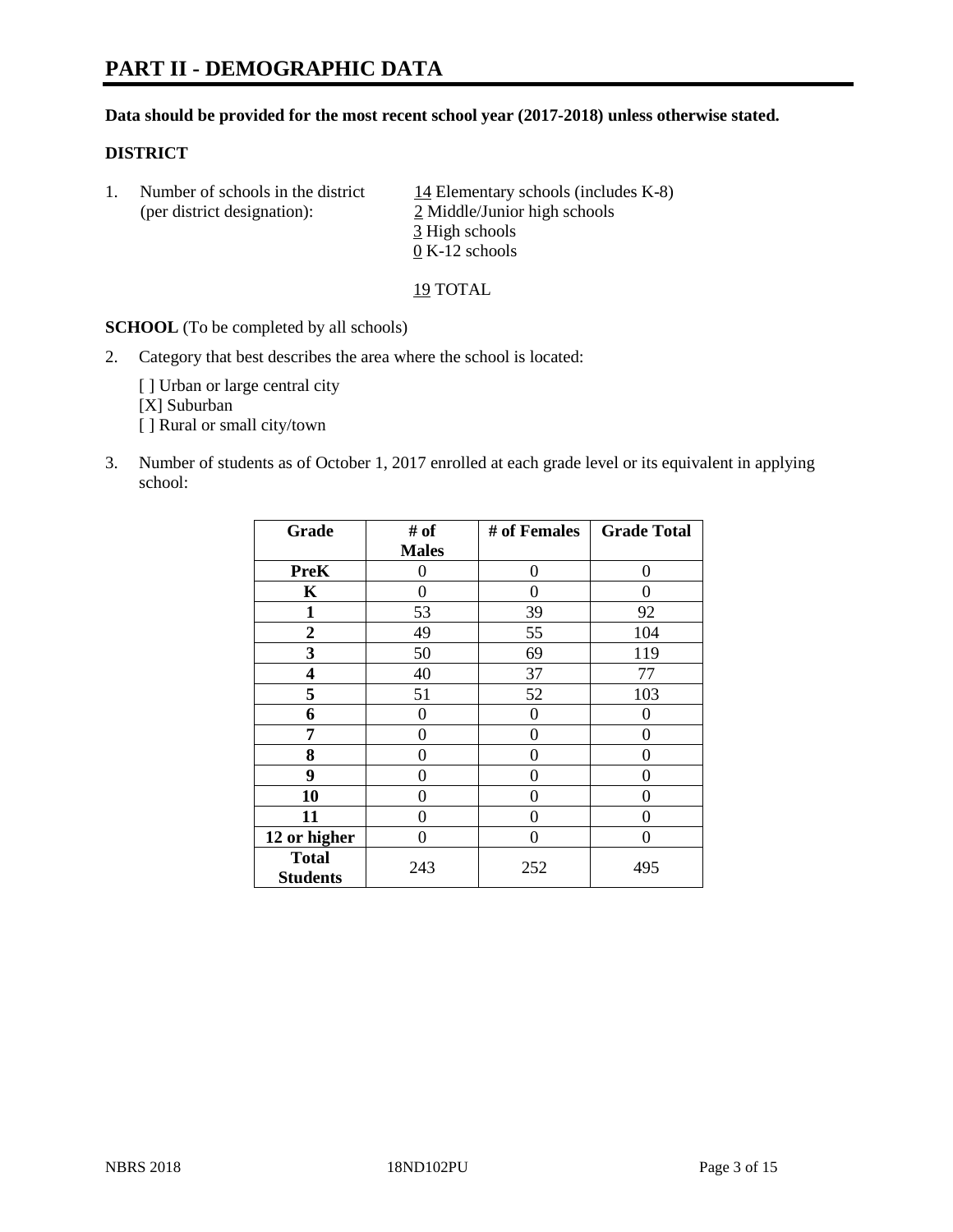the school: 5 % Asian

4. Racial/ethnic composition of  $1\%$  American Indian or Alaska Native 18 % Black or African American 4 % Hispanic or Latino 0 % Native Hawaiian or Other Pacific Islander 70 % White 2 % Two or more races **100 % Total**

(Only these seven standard categories should be used to report the racial/ethnic composition of your school. The Final Guidance on Maintaining, Collecting, and Reporting Racial and Ethnic Data to the U.S. Department of Education published in the October 19, 2007 *Federal Register* provides definitions for each of the seven categories.)

5. Student turnover, or mobility rate, during the 2016 – 2017 school year: 16%

If the mobility rate is above 15%, please explain.

There have been three boundary changes in the last six years that have caused students to move in and out of our attendance area.

This rate should be calculated using the grid below. The answer to (6) is the mobility rate.

| <b>Steps For Determining Mobility Rate</b>         | Answer |  |
|----------------------------------------------------|--------|--|
| $(1)$ Number of students who transferred to        |        |  |
| the school after October 1, 2016 until the         | 49     |  |
| end of the 2016-2017 school year                   |        |  |
| (2) Number of students who transferred             |        |  |
| <i>from</i> the school after October 1, 2016 until | 34     |  |
| the end of the 2016-2017 school year               |        |  |
| (3) Total of all transferred students [sum of      | 83     |  |
| rows $(1)$ and $(2)$ ]                             |        |  |
| (4) Total number of students in the school as      | 513    |  |
| of October $1, 2016$                               |        |  |
| $(5)$ Total transferred students in row $(3)$      |        |  |
| divided by total students in row (4)               | 0.16   |  |
| $(6)$ Amount in row $(5)$ multiplied by 100        | 16     |  |

6. English Language Learners (ELL) in the school: 9 %

43 Total number ELL

Specify each non-English language represented in the school (separate languages by commas): Bosnian,Somali,Arabic,Nepali,Kurundi,Swahili,Spanish,Creoles and Pidgins,Punjabi,Indonesian,Tigrinya,Vietnamese,Chinese,Igbo,Gujarati

7. Students eligible for free/reduced-priced meals: 29 % Total number students who qualify: 143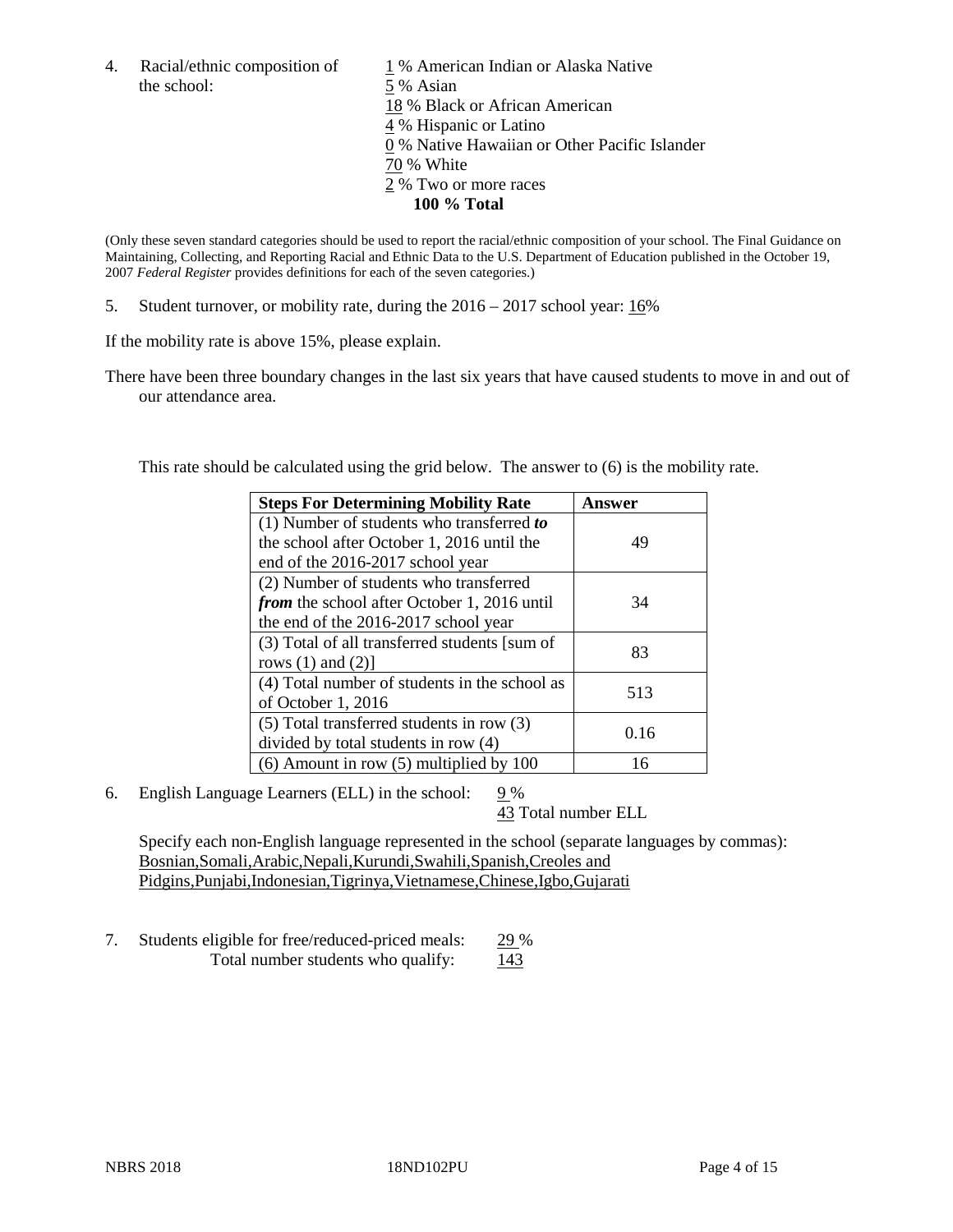54 Total number of students served

Indicate below the number of students with disabilities according to conditions designated in the Individuals with Disabilities Education Act. Do not add additional conditions. It is possible that students may be classified in more than one condition.

| 3 Autism                  | 8 Multiple Disabilities                 |
|---------------------------|-----------------------------------------|
| 0 Deafness                | 0 Orthopedic Impairment                 |
| 0 Deaf-Blindness          | 9 Other Health Impaired                 |
| 0 Developmentally Delayed | 13 Specific Learning Disability         |
| 3 Emotional Disturbance   | 17 Speech or Language Impairment        |
| 0 Hearing Impairment      | 1 Traumatic Brain Injury                |
| 0 Intellectual Disability | 0 Visual Impairment Including Blindness |

- 9. Number of years the principal has been in her/his position at this school:  $6$
- 10. Use Full-Time Equivalents (FTEs), rounded to nearest whole numeral, to indicate the number of school staff in each of the categories below:

|                                                                                                                                                                                                                                | <b>Number of Staff</b> |
|--------------------------------------------------------------------------------------------------------------------------------------------------------------------------------------------------------------------------------|------------------------|
| Administrators                                                                                                                                                                                                                 |                        |
| Classroom teachers including those<br>teaching high school specialty<br>subjects, e.g., third grade teacher,<br>history teacher, algebra teacher.                                                                              | 21                     |
| Resource teachers/specialists/coaches<br>e.g., reading specialist, science coach,<br>special education teacher, technology<br>specialist, art teacher, etc.                                                                    | 17                     |
| Paraprofessionals under the<br>supervision of a professional<br>supporting single, group, or classroom<br>students.                                                                                                            | 15                     |
| Student support personnel<br>e.g., guidance counselors, behavior<br>interventionists, mental/physical<br>health service providers,<br>psychologists, family engagement<br>liaisons, career/college attainment<br>coaches, etc. | 5                      |

11. Average student-classroom teacher ratio, that is, the number of students in the school divided by the FTE of classroom teachers, e.g., 22:1 23:1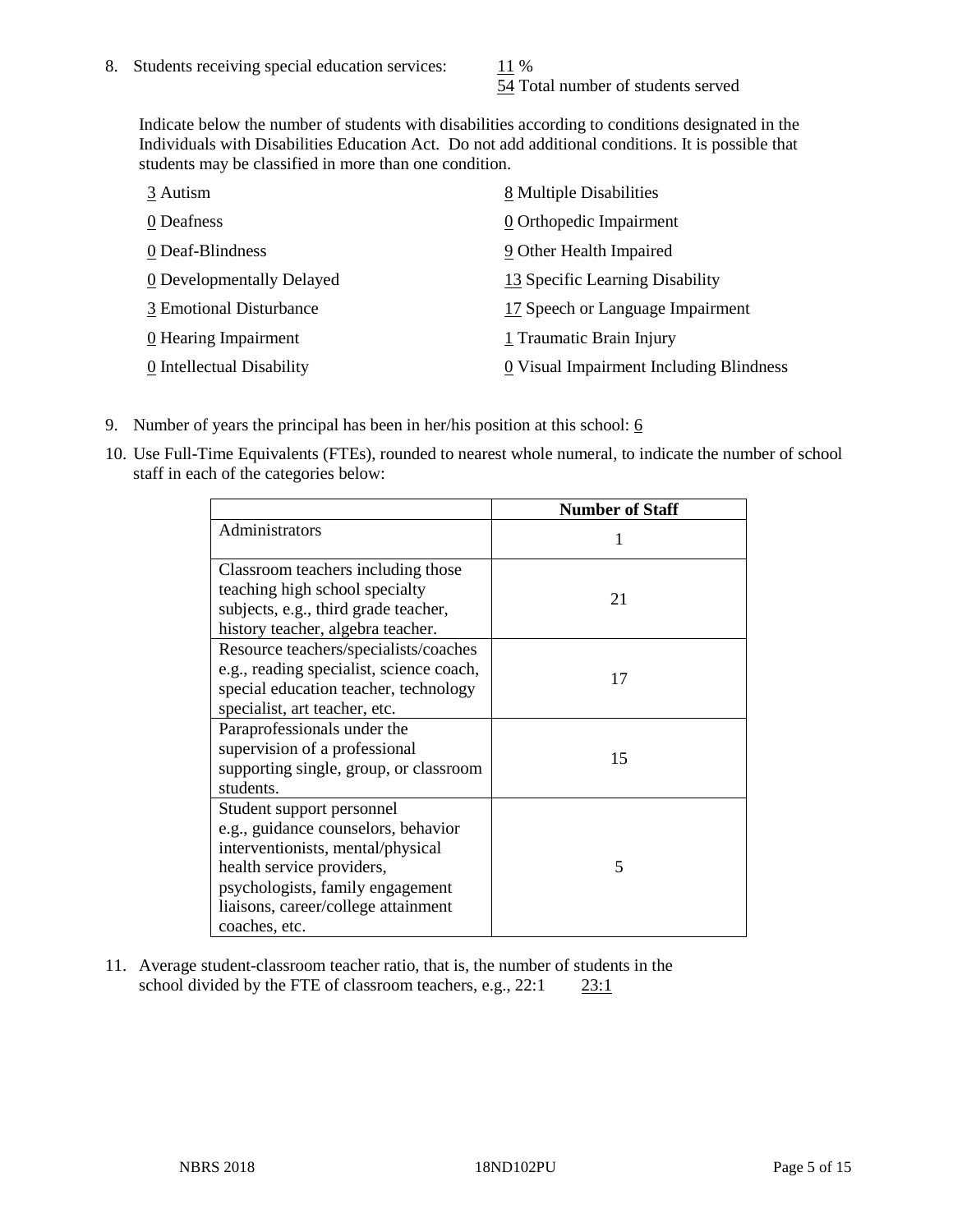12. Show daily student attendance rates. Only high schools need to supply yearly graduation rates.

| <b>Required Information</b> | 2016-2017 | $2015 - 2016$ | 2014-2015 | 2013-2014 | 2012-2013 |
|-----------------------------|-----------|---------------|-----------|-----------|-----------|
| Daily student attendance    | 96%       | 97%           | 96%       | 96%       | 96%       |
| High school graduation rate | 0%        | 0%            | 0%        | 9%        | 0%        |

#### 13. **For high schools only, that is, schools ending in grade 12 or higher.**

Show percentages to indicate the post-secondary status of students who graduated in Spring 2017.

| <b>Post-Secondary Status</b>                  |    |
|-----------------------------------------------|----|
| Graduating class size                         |    |
| Enrolled in a 4-year college or university    | 0% |
| Enrolled in a community college               | 0% |
| Enrolled in career/technical training program | 0% |
| Found employment                              | 0% |
| Joined the military or other public service   | 0% |
| Other                                         | ገ% |

14. Indicate whether your school has previously received a National Blue Ribbon Schools award. Yes No X

If yes, select the year in which your school received the award.

15. In a couple of sentences, provide the school's mission or vision statement.

Every Child, Every Day. Helping every student display positive attitude, improve academic performance and position for a promising future.

16. **For public schools only**, if the school is a magnet, charter, or choice school, explain how students are chosen to attend.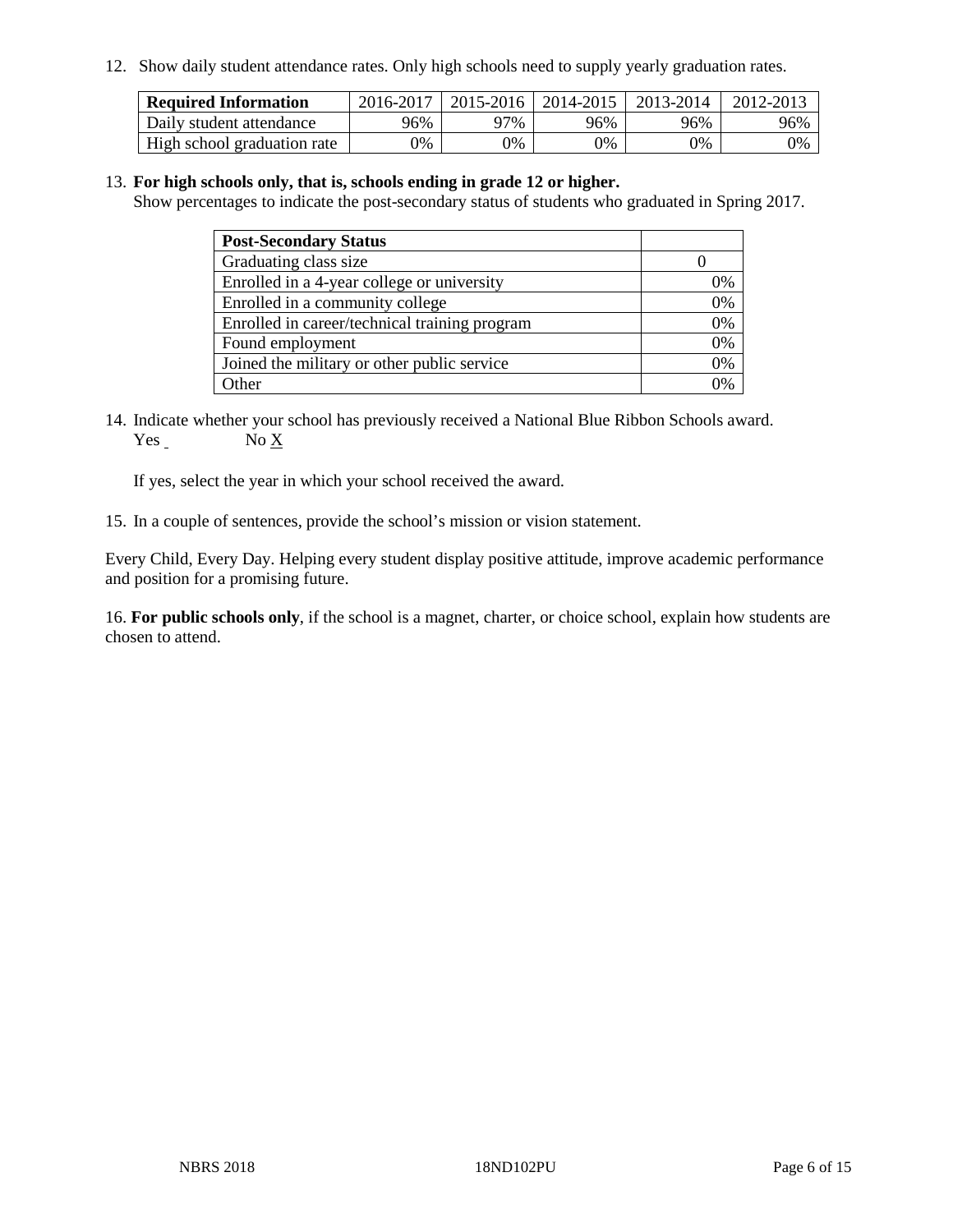# **PART III – SUMMARY**

When entering Freedom Elementary, visitors quickly notice the Freedom Shrine of United States documents posted on the wall donated by West Fargo Exchange Club. This highlights the importance of our school being named after veterans and being in close proximity to Veteran's Boulevard in the city of West Fargo. Staff, students, parents and visitors quickly recognize the family-style atmosphere that has been developed and the importance of our mascot, the American Flag. In our school, we are known as the Freedom Flyers, and the flag is a symbol of strength that brings our school community together. It symbolizes how our school community is one Freedom family striving to serve, support and care for one another.

Freedom Elementary was built in 2012 in one of the fastest growing cities in North Dakota. We are nestled into a busy southside neighborhood of businesses and multi-unit and single housing. As our school was developed, students and parents worked with staff and administration for months in meetings to design school processes, build relationships, tour the construction site, focus on safe routes to school, develop Parent Teacher Association (PTA), and allowing students to vote and select our mascot. Parent involvement is high with parents providing volunteer support at numerous functions. Over the past six-years, we have gone through three major boundary changes with new schools going up in our southside community. We have established roots with our families and have assisted with successful transitions of our students to different schools as the neighborhoods have grown. Through all of this, we have maintained our consistent high level of expectations and academic rigor. Our student population is diverse, yet we work to develop intervention and enrichment programming to meet our ever-changing student needs. We have implemented Lego League, an accelerated programming for students, along with reading and math interventions to help children with differentiated opportunities. Our free and reduced and English Language population has grown over the years, focusing our attention on how to better help our families and the programming we offer. We welcome parents and community into our school with volunteer opportunities and work to establish partnerships with businesses in our area. We have implemented a welcome back picnic in August to connect our students, parents and staff as one school community.

Our school helps students develop in all aspects of their lives. We have developed numerous strategies to help our students find success academically, physically, emotionally, socially and culturally. Our district works directly with schools to help provide guidance and support with curriculum pacing guides and materials to perform both interventions and enrichment. Our district is a leader in curriculum development and researching 21st Century skills, working with school leadership committees on how we can enhance our own programming based on student data, and teacher reflection of instruction to design customized learning for our students. Our school provides extra academic support through opportunities such as remedial reading (where we tie in Jan Richardson reading approaches); Design Engineering Process with science material to collaborate, build and test projects; local businesses coming to classrooms to instruct Junior Achievement; evening First Lego League opportunities for children to apply the 4Cs of critical thinking, creativity, communication and collaboration to design and use technology; and Multi-Tiered Support System where we work to define academic and behavioral plans to challenge our students. We also have AmeriCorps Tutoring, Homework Room, Dream Box math computer programming where students can work at school or at home with parents on math standards and concepts, guided reading and differentiated math approaches to provide instruction at the proper level for each student, English Language programming to focus on basic communication skills and academic language proficiency, and a strong Professional Learning Community (PLC) where our teachers meet once a week for an hour to review student data with data walls, design and review instructional goals, research and review strategies, and implement and assess results. Our goal is to provide the best opportunities for our students whether in regular core or receiving support through an Individualized Education Plan (IEP).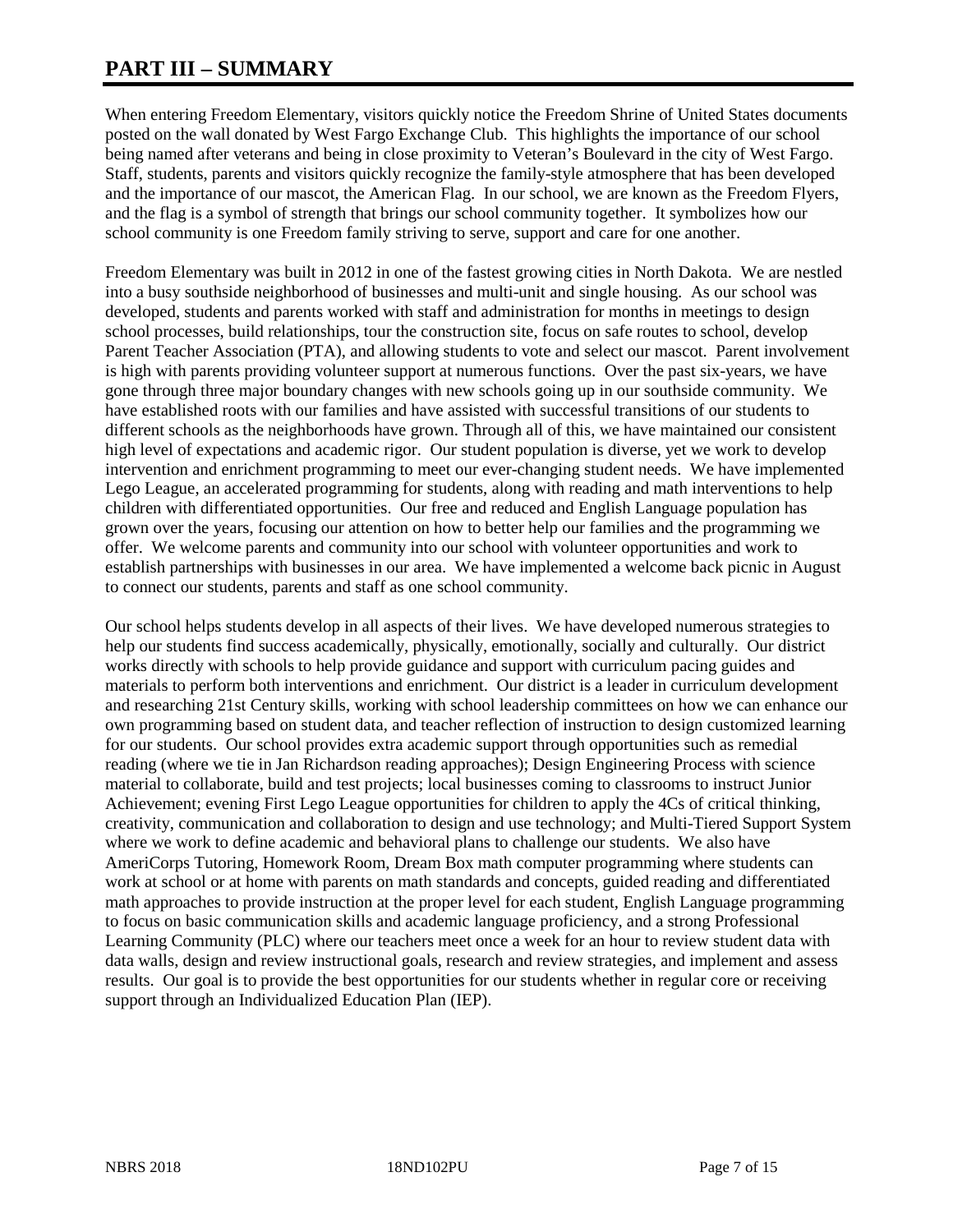# **1. Core Curriculum:**

Instruction in all four core subjects at Freedom Elementary is based on our district's guaranteed, viable curriculum. This curriculum is continuously monitored and improved upon by the district's elementary leadership curriculum teams. The curriculum is focused on research-based instruction and best practices with Common Core State Standards (CCSS) as the target. Our English Language Arts (ELA) curriculum is aligned vertically and horizontally ensuring that strategies and skills are built upon each school year. The scope and sequence provided by the district guides classroom instruction in the key comprehension strategies of visualizing, questioning, connecting, inference, analyzing and synthesizing. Teachers gradually release reading strategies and skills to students through the use of both fiction and nonfiction texts. Social Studies (SS) is embedded into the ELA curriculum giving students the opportunity to use the strategies and skills they are taught during ELA instruction to dive into non-fiction texts to learn about specific SS standards. Phonics/word study, academic vocabulary, grammar and writing is also aligned within the scope and sequence to ensure ELA/SS instruction is cohesive and instructional time is maximized. Academic schedules are structured so that each grade level can dedicate specific amounts of time to both whole group and small group ELA/SS instruction on a daily basis. Resources connected to ELA and SS standards are also provided for small group guided reading instruction so that students can continue to work toward proficiency and apply learning at their specific reading level. All Freedom classroom teachers have had extensive training focused on structuring Writer's Workshop in their classrooms, the writing process (prewrite, draft, edit, revise and publish) and specific writing genres including narrative, compare and contrast, opinion with evidence, synthesis, descriptive and expository. Similar to the comprehension skills and strategies mentioned above, teachers also model and gradually release the writing process through think alouds, think togethers, guided practice and independent practice. In addition to whole group focus lessons, teachers work with students in a small groups and individually using praise and prompt to highlight student writing success and set individual writing goals.

Math curriculum is laid out in a pacing guide format developed by district grade level math committees. Using Everyday Math (EDM) as their resource, teachers introduce and expand on multiple strategies to ensure students understand both the how and the why of mathematics. This understanding includes computation, problem solving, reasoning, justification and modeling. Teachers model and gradually release strategies to students through whole group focus lessons, hands-on activities with manipulatives, math games and small group math instruction. In addition to using the pre-teaching, re-teaching and enrichment activities laid out in the EDM, teachers also use instructional strategies and activities from Add+Vantage Math Recovery (AVMR) training provided by the district to meet the needs of students at all academic levels.

Our science curriculum is divided into a different focus in each of the three trimesters: earth, life or physical science and is implemented throughout the academic year within the math and science block. Through the use of resources such as Project Lead the Way (PLTW) and Engineering is Elementary (EiE), teachers engage students in a hands-on approach to learning scientific concepts. Students focus on real-world scenarios through project/problem-based learning encouraging them to think critically and creatively as well as work collaboratively to hypothesize, experiment and reflect upon different tasks. IPads are incorporated into the PLTW curriculum, providing students with interactive lessons as well as opportunities to create and showcase their learning.

# **2. Other Curriculum Areas:**

All students, grades first through fifth, participate in visual arts at Freedom Elementary for two, thirty minute sessions, every six day rotation. Freedom Elementary's art curriculum is aligned to the National Core Arts Standards, with an emphasis on creating, presenting, responding, and connecting. Instruction is focused on design, expression, and exploration. All students use a variety of art mediums throughout the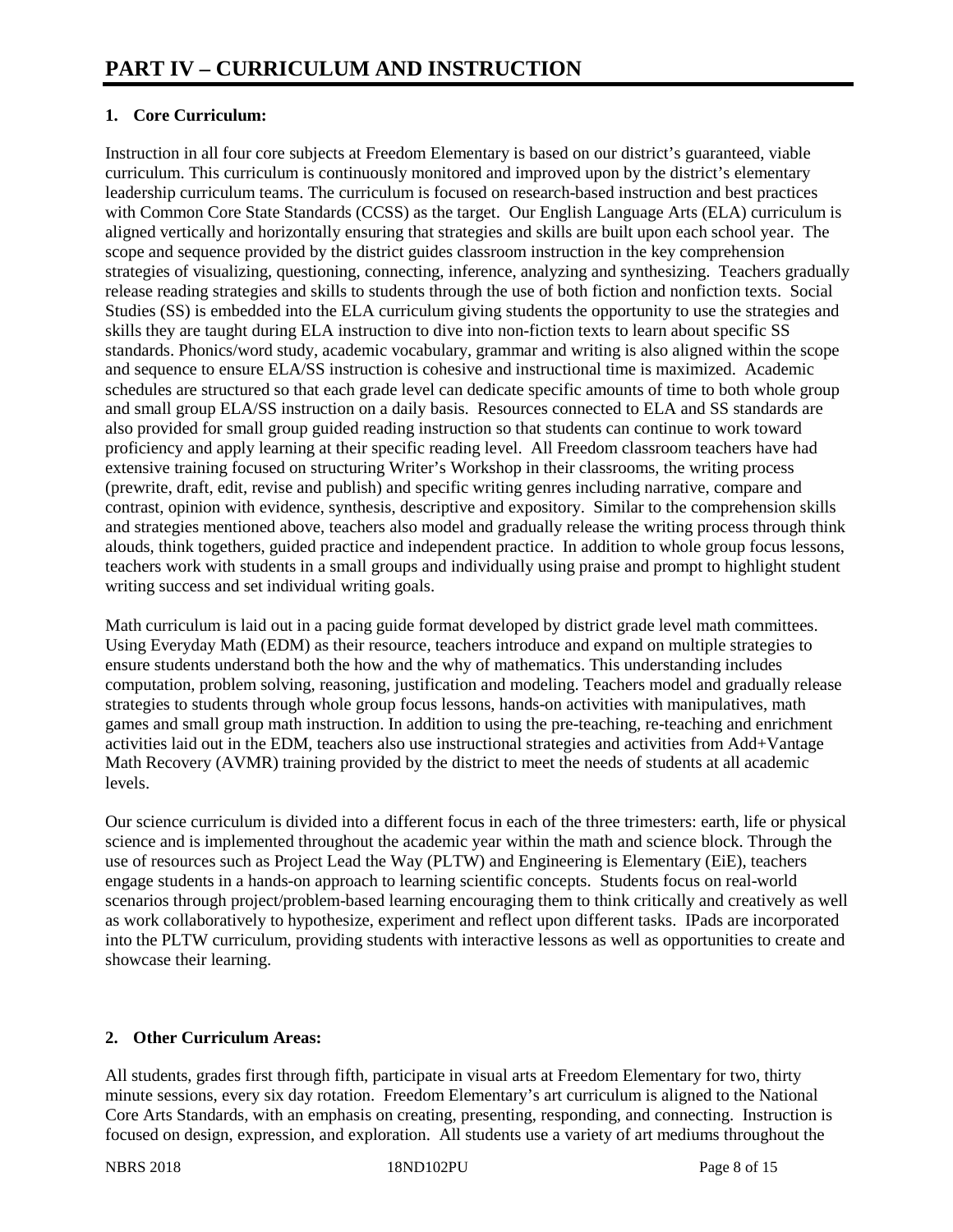year and incorporate the use of iPad technology to aide in their instruction and build student portfolios for sharing and reflection. Students are also provided with sketchbooks, which allows for extra opportunities for creativity and design.

All students, grades first through fifth, participate in music at Freedom Elementary for four, thirty minute sessions, every six day rotation. The music teachers throughout the district took it upon themselves to create the elementary music curriculum based off of the National Standards. Many resources are used in this curriculum, such as Spotlight on Music, MusicPlay, and Quaver Music. The curriculum focuses on the following key areas of learning: PERFORM, CREATE, RESPOND, CONNECT, and ENGAGE. In the area of PERFORM, the key components include understanding music and rehearsing music. Under the area of CREATE, students imagine, plan and make, and evaluate their musical instrument design. Under RESPOND, students will select and analyze, interpret, and evaluate their musical selection in order to gain a better understanding of different musical genres. With CONNECT, students connect the music to personal experiences, history, and cultures and look to identify what helps make up different styles and kinds of music. Finally, when it comes to the ENGAGE aspect, students take part in the entire realm of music, whether it be playing the instruments or reading and singing the notes and words for the songs. All of the lessons and objectives learned throughout the grades here at Freedom Elementary aid in setting up the students for success at the secondary level to pursue further musical interests.

All students, grades first through fifth, have Library and Media Skills for one, thirty minute session, every six day rotation. Freedom's Media Specialist follows the West Fargo Library Media Standards, which is based off the North Dakota state standards for Library Information and Technology, along with tying in grade appropriate ELA state standards into their lessons. Amongst the library and media skills covered are utilizing technology to locate library materials, properly taking care of library materials, different genres of books, and many others. There is also a major emphasis on technology safety, utilizing the district's Common Sense Media/Digital Citizenship lessons. These lessons focus on online safety, like safe websites, password creation, and cyberbullying. These skills that students develop are meant to keep all students up with the growth and changes of the technological community, while helping teach them to make safe and smart choices when using these devices and programs.

All students receive Physical Education for five, thirty minute sessions, every six day rotation. Our physical education staff at Freedom focuses on a sport/activity based curriculum, which emphasizes the basic fundamentals of a sport or activity, while also allowing for the overall play of the activity. Lessons typically go for a two week span and include a simple warm-up activity, a focus lesson for the sport/activity, and finally a length of time for the actual play. All students are assessed through standards, which vary from grade to grade. These focus skills are meant to develop an overall understanding of physical fitness and build life-long skills to live a healthy lifestyle.

All students at Freedom Elementary receive Health for one, thirty minute session, every six day rotation. Instruction is focused on the understanding of the basic functions of the human body, as well as making good choices for social, emotional, physiological, and physical health. This includes playground safety, emergency planning for different scenarios, the effects of drugs on the body, different body systems, etc. "I Can" statements are set up for the beginning of the lessons to help students identify the focus of the lesson and different teaching materials are used to help carry out instruction.

# **3. Instructional Methods, Interventions, and Assessments:**

Freedom teachers use a variety of instructional methods and techniques to meet student learning needs. Teachers think aloud to explicitly model strategies and skills, making learning visible for their students. Based on teacher observation and formative assessment of student understanding, teachers move to thinking together, guided practice and finally independent practice. Teachers use a variety of strategies to engage students in learning. Frequent partner turn and talks during focus lessons allow students to process, explain and reflect on learning in addition to giving teachers the opportunity to formatively assess student understanding and plan future instruction. In addition, Freedom teachers use Whole Brain Teaching strategies to engage students in learning both verbally and physically.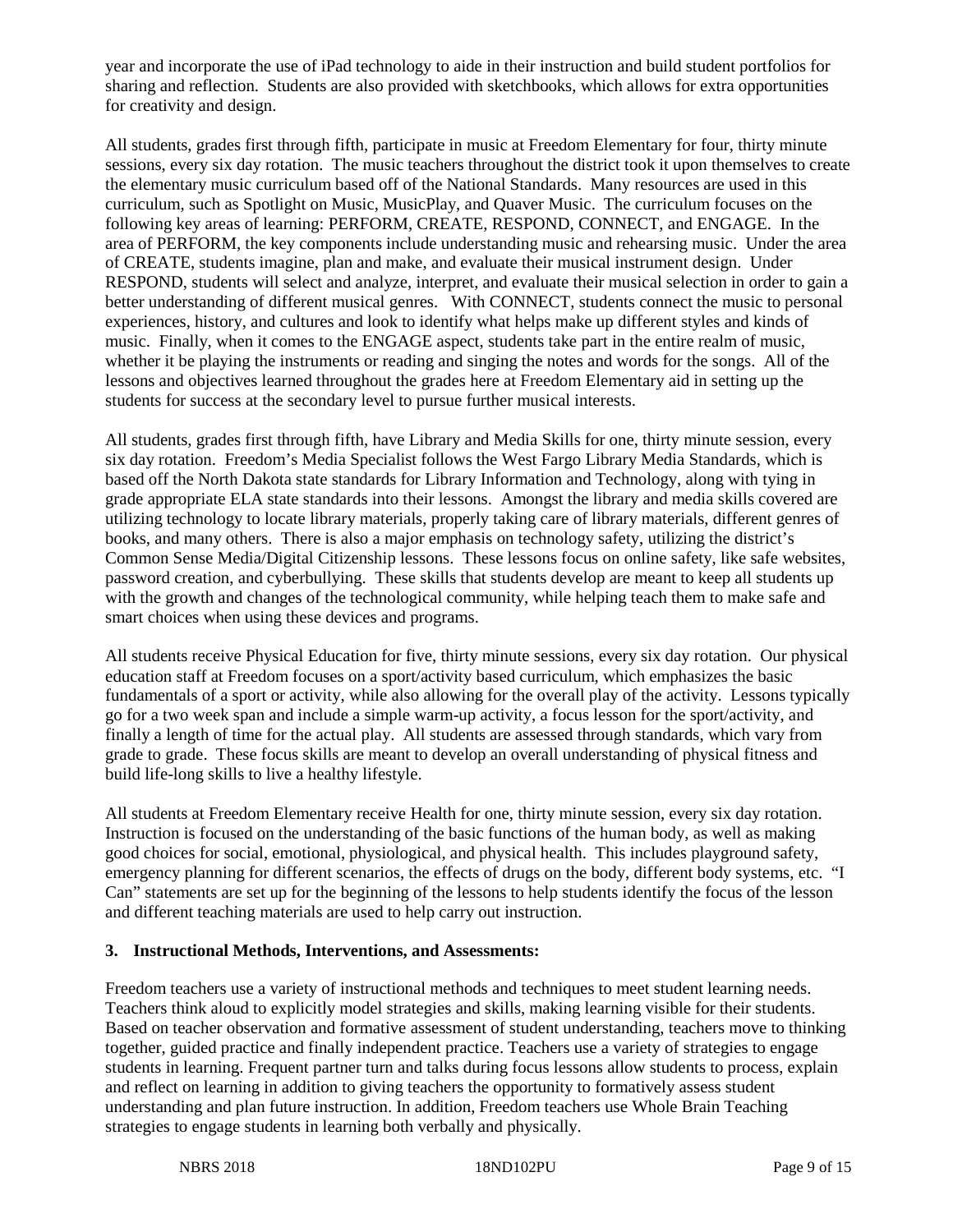Freedom classroom teachers and specialists strive to meet the individual academic needs of all students. Classroom teachers have studied and put into practice a number of small group instructional strategies in reading and math. Guided reading instruction is focused and purposeful through the use of Jan Richardson's guided reading lesson plan framework. Several classroom teachers have also been trained in AVMR to help struggling students learn essential math skills in order to close the achievement gap. In addition to the efforts made in the regular education classroom, Freedom also identifies students who would benefit from additional instruction as intervention or enrichment. Freedom's reading specialists meet with students in a small group setting using a variety of research-based methods and district selected resources. English language learners are also instructed in a small group setting using resources and curriculum focused on speaking, listening, reading and writing. Enrichment is offered to qualifying students in the areas of math and reading through the district's Gifted and Talented Education program. Freedom has a number of highly trained special educators to meet the needs and goals identified in student IEPs.

Student growth and achievement is assessed in a variety of ways throughout the school year. In each academic area, teachers use district provided standards-based proficiency scales and rubrics based on standards defined by the state of North Dakota to determine student whether a student is meeting grade level expectation. Teachers use the Benchmark Assessment System (BAS) to determine reading level to guide them in selecting texts and instructional focus during small group reading instruction. Assessments included in AVMR training help teachers identify specific skills that need to be addressed during small group math instruction. In addition to these classroom assessments, student learning progress is also monitored throughout the year using standardized assessments such as the North Dakota State Assessment, STAR Reading, STAR Math and AIMS-web Reading and AIMS-web Math. Data gathered through these assessments guides grade level teams in their collaboration during PLC and also helps teachers identify those students that may benefit from the additional supports listed in the paragraph above. Students identified as English learners are also assessed annually to monitor their progress in acquiring academic English in the domains of listening, speaking, reading and writing.

In order to maintain high levels of achievement, Freedom teachers participate in a variety of opportunities to improve instruction and student learning. All teachers observe colleagues and are observed during learning walks, giving teachers the opportunity to receive feedback and reflect on teaching strategies, student learning and engagement. During the 2017-18 school year, teachers recorded a self-selected lesson for the purpose of reflection and personal goal setting. Freedom's instructional coach works with individuals and teams of teachers to plan and reflect on instruction, analyze student work and set goals to improve student learning. All certified staff participates in weekly PLCs focused on student learning and determining next steps to ensure all students are growing academically. Teachers also participate in a number of professional development classes and book studies offered by West Fargo Public Schools.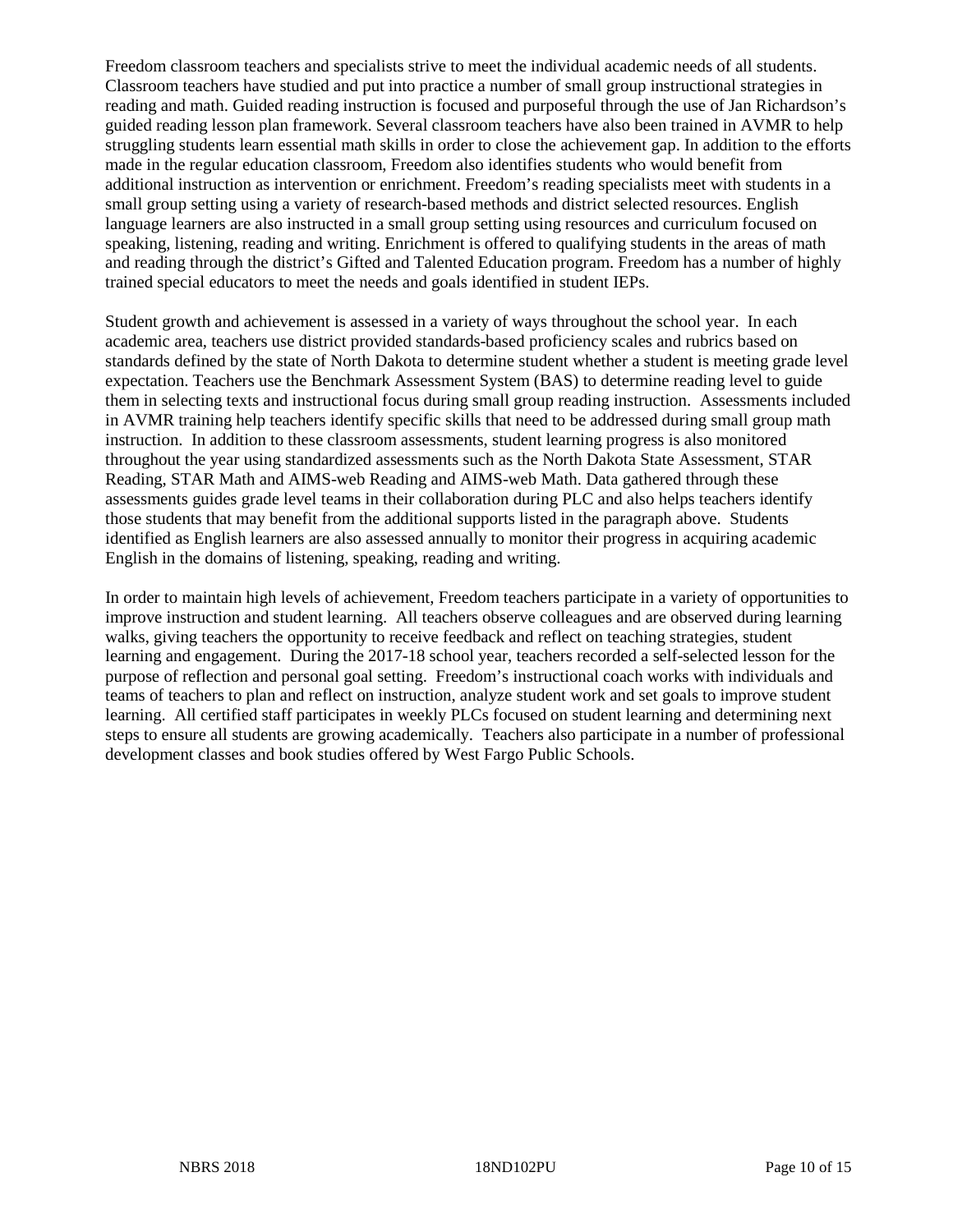# **1. School Climate/Culture:**

We are the Freedom Flyers. In our school, we work hard to support all students to become "High Flyers" by promoting a culture of respect. Our main theme is RICK, which stands for Respect, Inclusion, Compassion, and Kindness. It is a reminder that each one of us is unique and important and that we strive to treat others the way we want to be treated. The RICK philosophy is taught to the students in their classrooms and is used as a point of reference by the administration and staff when students do not make the best choices. The RICK philosophy results in treating each other with dignity, which is at the very heart of our educational process.

Our school implements the CHAMPS program (Conversation, Help, Activity, Movement, Participation, and Success). It is a proactive and positive approach to classroom management. This program is designed to help teachers provide structure in their classrooms that will promote positive behaviors, to teach students how to behave responsibly, to focus more attention and energy on acknowledging responsible behaviors, and to be sure all respond in a calm and consistent manner.

Other things done around the school include the Golden Fork Award (cleanest lunch group), "I Got Flagged" awards and RICK Brick Award (daily positive behavior support plan), Fantastic Flyer Award (monthly positive behavior support plan), and finally the Trimester Award, where each teacher nominates up to three students from their class who exhibit outstanding behavior, attitude, academic performance, and overall improvement.

In the area of emotional needs, students at Freedom have access to the school counselor at any time. The counselor meets with students on an individual basis or in a group. There is a referral process in place so student are able to ask for assistance in a confidential way. Parents, teachers, or administrators can also refer students to the counselor. Second Step, a social-emotional curriculum that is research-based and follows the standards of the American Counseling Association, is taught at all grade levels by the school counselor in bi-weekly Group Guidance classes.

Our staff at Freedom is like a close-knit family. We have a Sunshine Committee that attends to the various events (funerals, weddings, etc.) of the entire staff. This allows us a formal and organized way to show support to our colleagues. We also host various gatherings in the community to get to know one another out of the educational setting. We hold a staff family picnic at the start of school to catch up and to once again feel the comfort and support of our Freedom Family before another academic year begins.

# **2. Engaging Families and Community:**

Our PTA provides an organized structure for our staff and parents to connect and become involved in the daily activities at Freedom. Yearly elections are held that give all parents the opportunity to share their leadership skills to support all children or to become involved in this active organization. Shortly before school starts, our PTA hosts a family picnic. All are welcome to enjoy a meal, visit with friends, and enjoy and night of music and games to kick off the school year. The PTA meets monthly throughout the year to discuss ways to support the educational process in our school. Parents, teachers, and students attend the meetings and various grade levels report on what the focus of study each grade level might be. The PTA also provides financial support for grade level field trips or other items needed by teachers. During parentteacher conferences, they graciously provide meals for the teachers who would otherwise not have the opportunity to eat lunch, they help to organize and implement our annual fundraiser, members offer their volunteer assistance at various school events, the group helps celebrate staff members during American Education Week and for National Teacher Day, they organize and publish our yearbook annually, and provide snacks for various events in our school. Our families enjoy the various events sponsored by the PTA including Family Movie Night, Turkey Bingo, Games Galore Family Night, and the Veteran's Walk.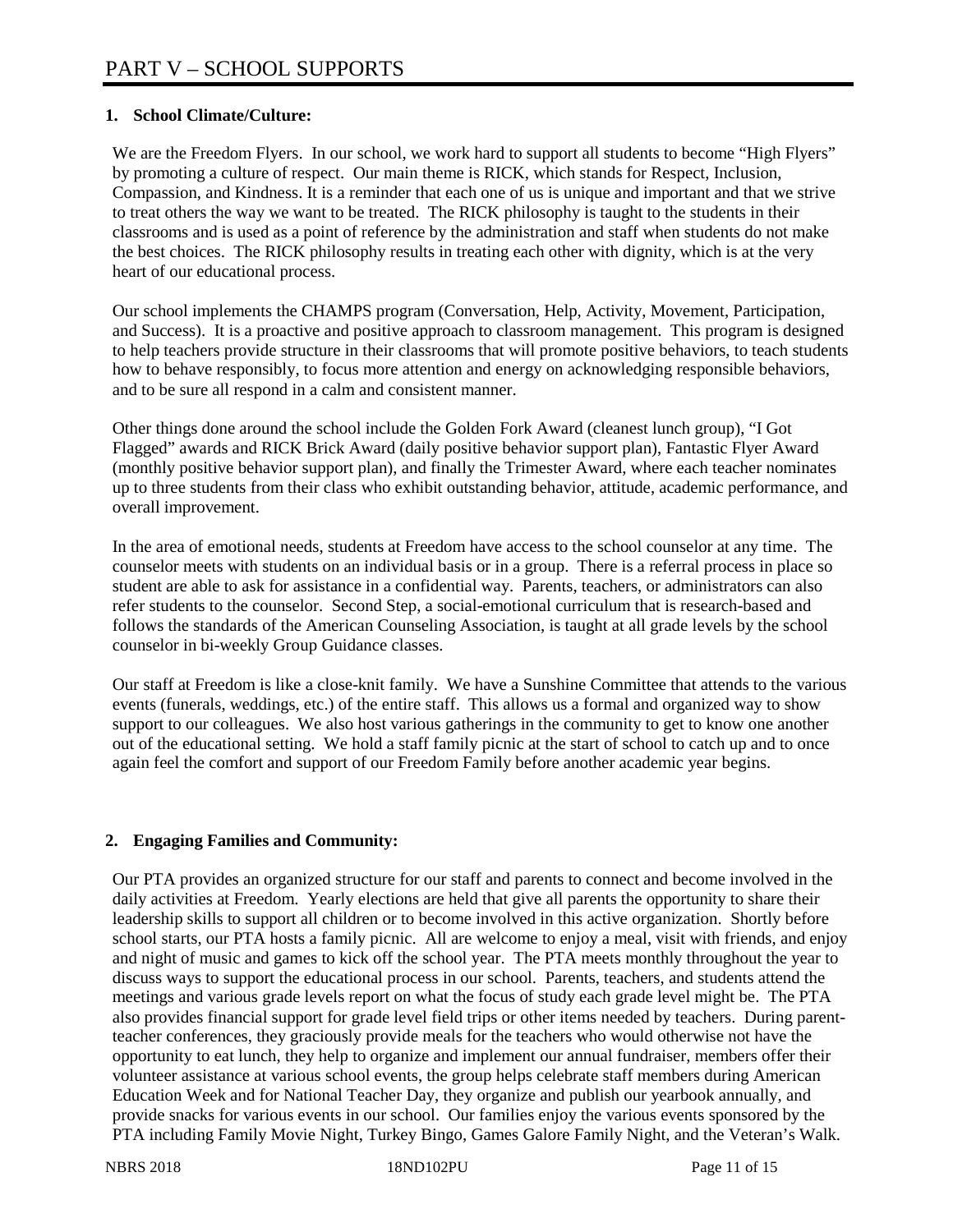Our parents provide a positive example of RICK to all of our staff and students. They are an integral part in supporting the entire faculty and all of the students.

Another way we connect with the community is through the support of Cass County Social Services. They provide training to our staff every two years so we know, understand, and implement all of the procedures and regulations to keep our students safe, happy, and healthy. Every November, our school takes part in FILL THE DOME. This is an activity that allows us to collect non-perishable food items to share with community agencies. This food eventually is passed on to those in need in our community. Our local Exchange Club is very supportive of our school. They provided extra snacks, winter wear, and other clothing items to our students in need. This service brings a smile to the faces of many children who don't have to be without these necessary items. Some local churches reach out to us to provide holiday gifts for needy families. They also send us money to purchase milk for snack breaks for needy students. They donate gently used clothing items that they no longer need. We have partnered with a large wholesale store that is in close vicinity to us. They have offered discounts to our staff and families. In return, our school received various school supply items as their generous donation to our school community. We have joined with several local veteran organizations to help promote the respect for our country, our veterans, our flag and our freedom. They have provided funds to send care packages of items collected by our families to veterans overseas. Groups of veterans have given flag etiquette presentations to our students. Also, they have supported our annual Veteran's Walk, a family event to support a survivor of heroes retreat. Another way we are involved with the community is through the support of a local implement dealership. They sponsor LEGO LEAGUE, a club that builds on the 4 C's of communication, critical thinking, creativity, and collaboration. We reach out to our parents of Freedom Flyers and offer them ways to become involved in our school. Many volunteer daily as lunchroom helpers and guide and assist students in the process of navigating the lunch and recess break. We also have an adult with multiple handicaps that come to volunteer in our school. She and her caretaker work on various clerical tasks in our school work area. We recently hosted a large benefit for one of our Freedom Flyers diagnosed with brain cancer. Our Freedom Family helped serve a meal, run a silent auction, and hosted carnival games for the entire community, showing the family spirit that is important to all of us. Providing opportunities for family and parent involvement with our students is a great source of pride for everybody. It allows the students to feel a sense of pride when the family and educational system come together to support them. It gives them the feeling of safety and security, two basic needs that positively influence both their academic and their emotional growth. One of the most effective ways we reach out to the community is through our on-line newsletter, website, Parent Portal, Seesaw, and Facebook page. The technology at Freedom has been a huge asset in keeping us connected with our stakeholders. Keeping parents informed has a very positive effect on their children in and out of school.

We work closely with other schools in the district to help our students transition to the middle school as well as helping kindergarten students to transition to us. We also host the bands, choirs, orchestras, and other clubs and groups from the schools to play for our students, providing them with the exposure necessary to choose to participate in those programs in the future.

The North Dakota Oral Health Program has worked with students at Freedom on the importance of dental hygiene. We have partnered with the Dakota Medical Foundation, Sanford FIT, and Schools Alive in the areas of health and wellness. We have connected with the business community thought the Junior Achievement Program.

# **3. Professional Development:**

As a school, Freedom Elementary has made it a priority to provide staff with the professional development opportunities that they desire. Our Instructional Coach is a huge component of working with staff members and grade level teams to provide feedback regarding instruction. Our Instructional Coach meets with staff weekly and monthly. Our Coach serves as a mentor for all new staff that are working in their first three years in the district. The Instructional Coach's primary role is to hold those reflection discussions and also serve as a "go to" person when it comes to modeling a lesson or wanting to learn about the specific outcomes for a lesson.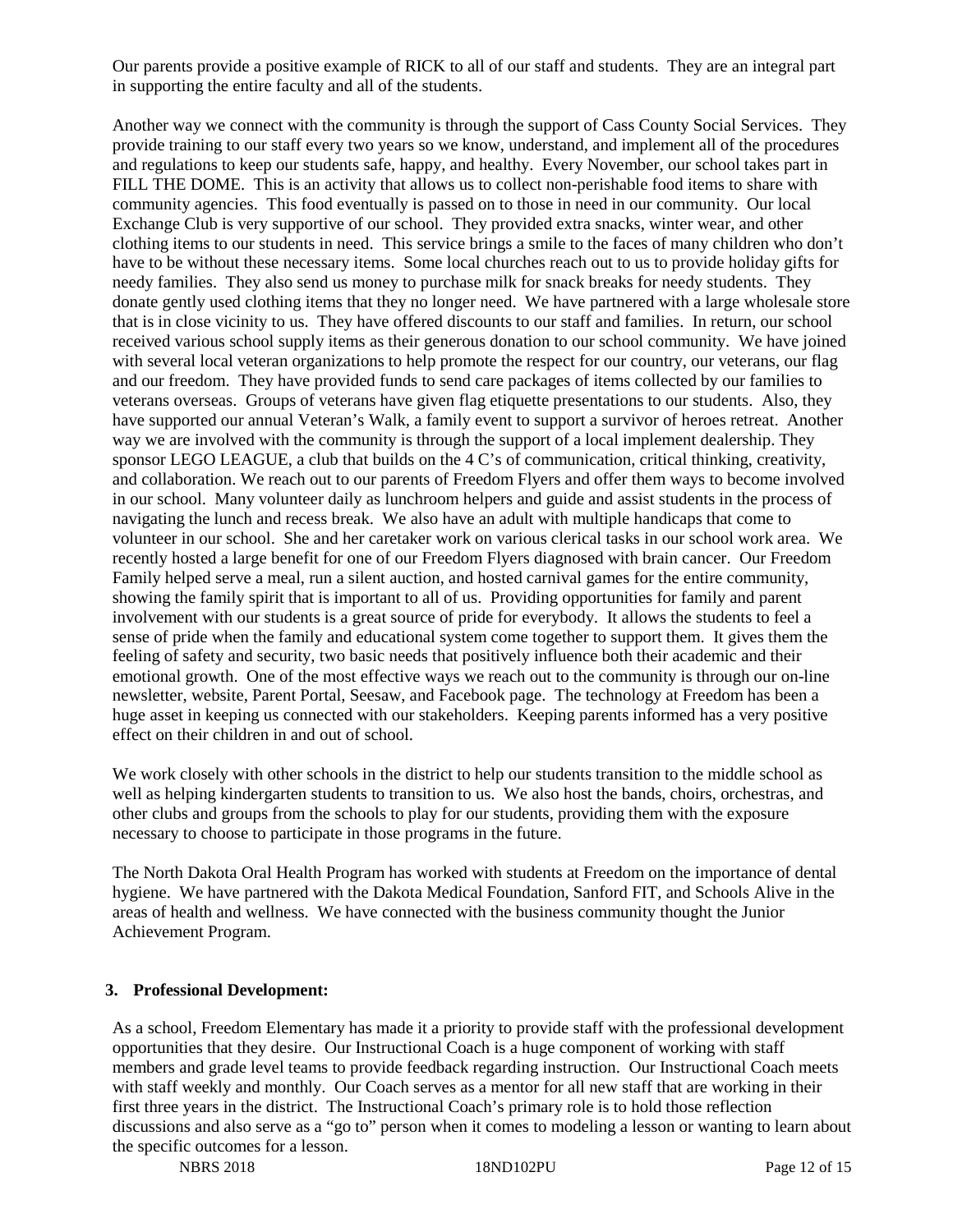Other opportunities that take place for Professional Development at Freedom include Learning Walks and POWER times. During a Learning Walk, staff get to step out of their own classroom and see what other teachers are doing. This can range from teaching practices, incorporating technology in a new way, or best teaching practices in the presentation of a lesson and engaging students. Another opportunity for feedback takes place during POWER times that the district assigns throughout the year. POWER stands for Principals Observing Work Engaged Rooms. Led by district curriculum leaders, this time brings together teachers and administrators throughout the district. The participants observe and give feedback for all staff.

Freedom Elementary's administrator performs both formal and informal walkthroughs in the classrooms. Utilizing the Charlotte Danielson domains, all staff members are assessed in the areas of Planning and Preparation, The Classroom Environment, Instruction, and Professional Responsibilities. Staff members are provided feedback in these areas and create goals that align to all four areas that will help all students grow.

Our administrator works closely with Valley City State University and their teaching program to bring in future educators and aspiring teachers into our school and utilize them in the classrooms. Their time in the rooms then frees up the classroom teachers to meet with their teams and plan for future instructional times or look at student data with their team members. The coverage by the VCSU students also opens up extra time slots for staff members to bring in parents to meet and discuss their students' academic growth and how to best meet their needs.

The district offers a menu of courses for teachers to grow professionally. These courses include opportunities for technology integration, instructional strategies and practices, student engagement techniques, book studies, mental health/trauma training for our students, etc. Staff members are able to choose an area that interests them the most and take those courses for credits.

# **4. School Leadership:**

Freedom's leadership philosophy is the core of how we educate today's learners for tomorrow's world. Being a newer school, we researched and developed our vision and operational framework with emphasis on serving, supporting and caring for each other and our students. We believe that every staff member plays a pivotal part in collaborating, learning, and teaching others. Everyone is a leader in his/her own way and inspires others by sharing his/her talents. Our vision of Every Child Every Day guides us to build a caring culture by providing guiding principles, values and operational framework for every interaction between students and adults, and among all adults in the system. We have designed a philosophy of no drama at our school, but instead we are professional problem-solvers who can tackle with confidence what comes our way. When something needs to be done, everyone chips in and helps by sharing ideas, brainstorming pathways to success, and functioning as a productive team.

We have a leadership team that meets consistently with the principal representing all grade levels and departments. The focus is on communication and problem-solving to enhance school culture and instruction. These individuals also serve as Professional Learning Community (PLC) leaders with their teams to answer questions of what do we want to do if students are struggling, how will we know they have learned it, etc. Our growth mindset is to work together for the betterment of student learning and to build the capacity to learn as instructors to deliver engaged and well-thought out instruction that meets the needs of each student. During Professional Learning Community times, scheduled every Wednesday from 3:00- 4:00pm, our teams work together to discuss student Tier 1-3 intervention and enrichment needs, design instruction driven by data as outlined on pacing guides, and use data walls designated with student picture cards to show student growth based on meeting learning targets. We also provide area colleges opportunities to send licensed students to practice teaching techniques in classrooms to free up Freedom staff to collaborate and perform data digs with our principal, learning walks where we video tape our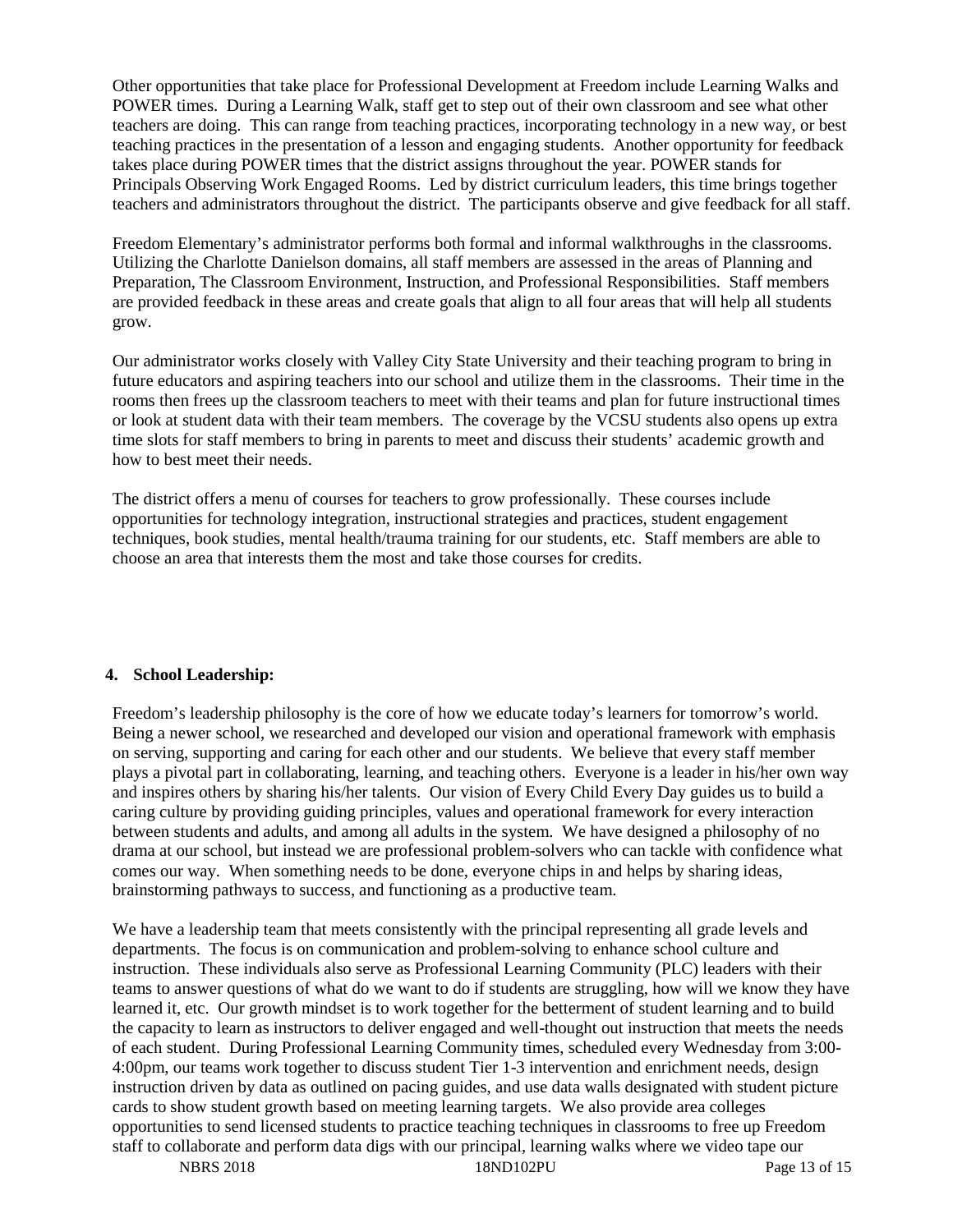classroom instruction and provide feedback to each other using the Effective Learning Environment Observation Tool (ELEOT), and staff leading within their own classrooms and on teams based on the skill sets they have developed. These teams consist of district curriculum committees researching resources and designing pacing guides, AdvancED to work on school learning and climate goals with emphasis on parent involvement and student social/emotional needs, and Positive Behavior Support Intervention (PBIS) team that helps gather feedback and input from staff and students on how we set our Tier I level of expectations for learning and behavior.